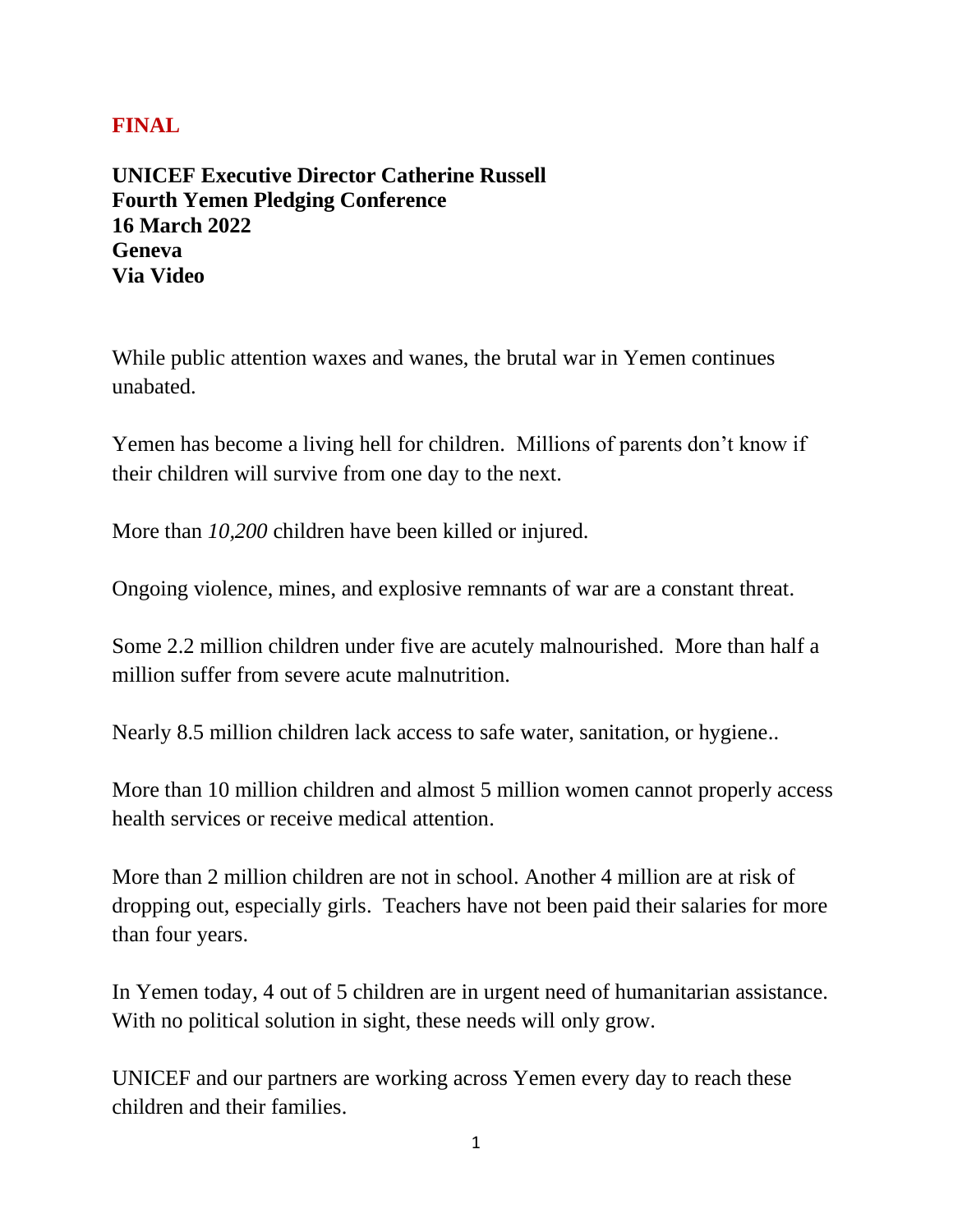We have provided safe drinking water to 8.8 million people -- including 5.3 million children.

We are helping more than 2 million people in remote areas to access public health care centers -- and we are providing vaccination to at least 4 million children.

We are providing emergency cash transfers to almost 1.4 million families every quarter -- a lifeline for 9 million people.

And we are helping more than a half million children access formal and nonformal education, including early learning.

UNICEF and our partners will continue to deliver for Yemen's children. But we are running out of funds.

UNICEF urgently needs approximately \$240 million to support our work over the next six months.

Without this funding, more children will lose their education. More children will go hungry. More children will fall sick. And more children will die.

Ladies and gentlemen, the world must not give up on Yemen and its children.

UNICEF renews our call to all parties to the conflict to keep children safe and to refrain from attacks on populated areas and civilian infrastructure.

We renew our call for unconditional and uninterrupted humanitarian access.

We renew our call to keep ports and airports open to facilitate deliveries of lifesaving supplies.

Most of all, for every child in Yemen, UNICEF renews the most urgent call of all: the call for peace.